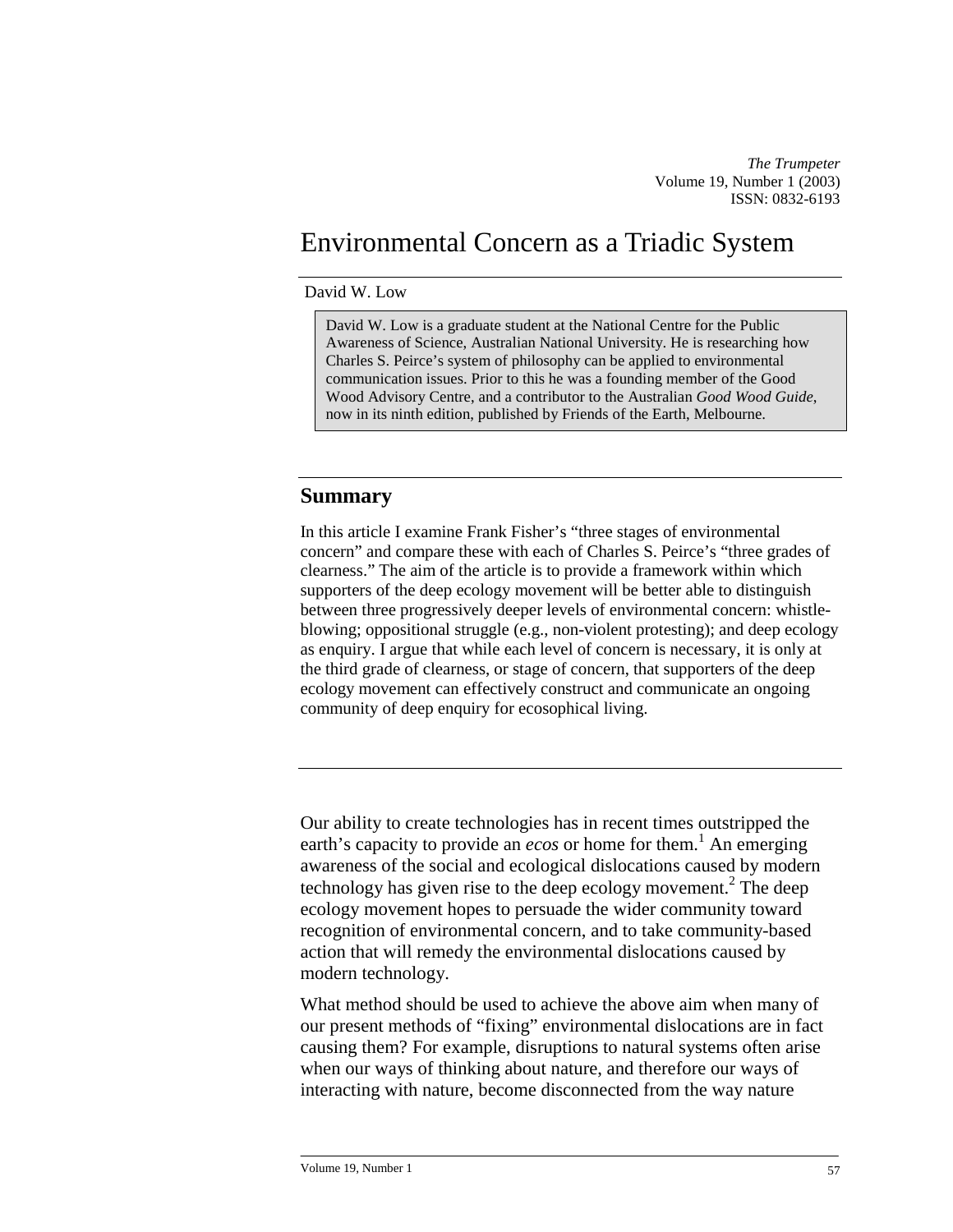actually feels and behaves.<sup>[3](#page-11-0)</sup> If such disconnections go unrecognized, efforts directed toward reintegrating our technologies with nature will be misdirected. Indeed, such misguided remedial interventions can make the technology-nature disconnections we are concerned with worse. [4](#page-11-0) In short, our remedial efforts in relation to environmental dislocations are possibly being handicapped by "shallow" interpretations of what is really going wrong.

To assist us in the task of dissolving environmental dislocations at their deepest level, Fisher<sup>[5](#page-11-0)</sup> has suggested that three progressively deeper levels, or "generations of awareness" can be identified: first, at the *whistle-blowing* level, we establish an awareness of environmental breakdown; next, we formulate and legitimize *political or social insights* into the causes of the environmental breakdown; and, finally, if action at both these former levels fails to resolve the harm, we enter a level of awareness in which we begin to critically examine the very *ways of thinking and questioning* we use to recognize and remedy environmental dislocations.

According to Fisher, then, at the deepest level of environmental awareness, we investigate the very world views (values) that generate environmental breakdowns. We question our methods of reasoning, so these can be reasoned about, and modified. This enables us to dissolve the very conditions that give rise to environmental dislocations. In this sense, each of Fisher's levels of concern represents a deeper and more developed interpretation of the ways of thinking and acting that cause environmental dislocations, and each deeper level therefore leads to a distinct style of remedial intervention.

In this article, I want to critically examine Fisher's three levels of environmental concern and link them conceptually to what the logician Charles S. Peirce has called his "three grades of clearness of thought.["6](#page-11-0) My aim is to show that it is not only possible to identify three distinct levels of environmental awareness, but also that these levels of concern can be related to three qualitatively different logical categories, which Peirce called respectively: the monadic grade of *feeling*, the dyadic grade of *conduct*, and the plural grade of *thought*.

Why should the above task be of interest to supporters of the deep ecology movement? While Fisher has recognized three levels of progressively deeper awareness, he argues that each level of environmental awareness arises out of the failure of solutions attempted at the preceding level. Peirce, on the other hand, argues that the *logical* relations between his grades of clearness arise in a precisely contrary manner to that proposed by Fisher. In Peirce's logical framework, the most adequate level presupposes the recognition of a lower grade,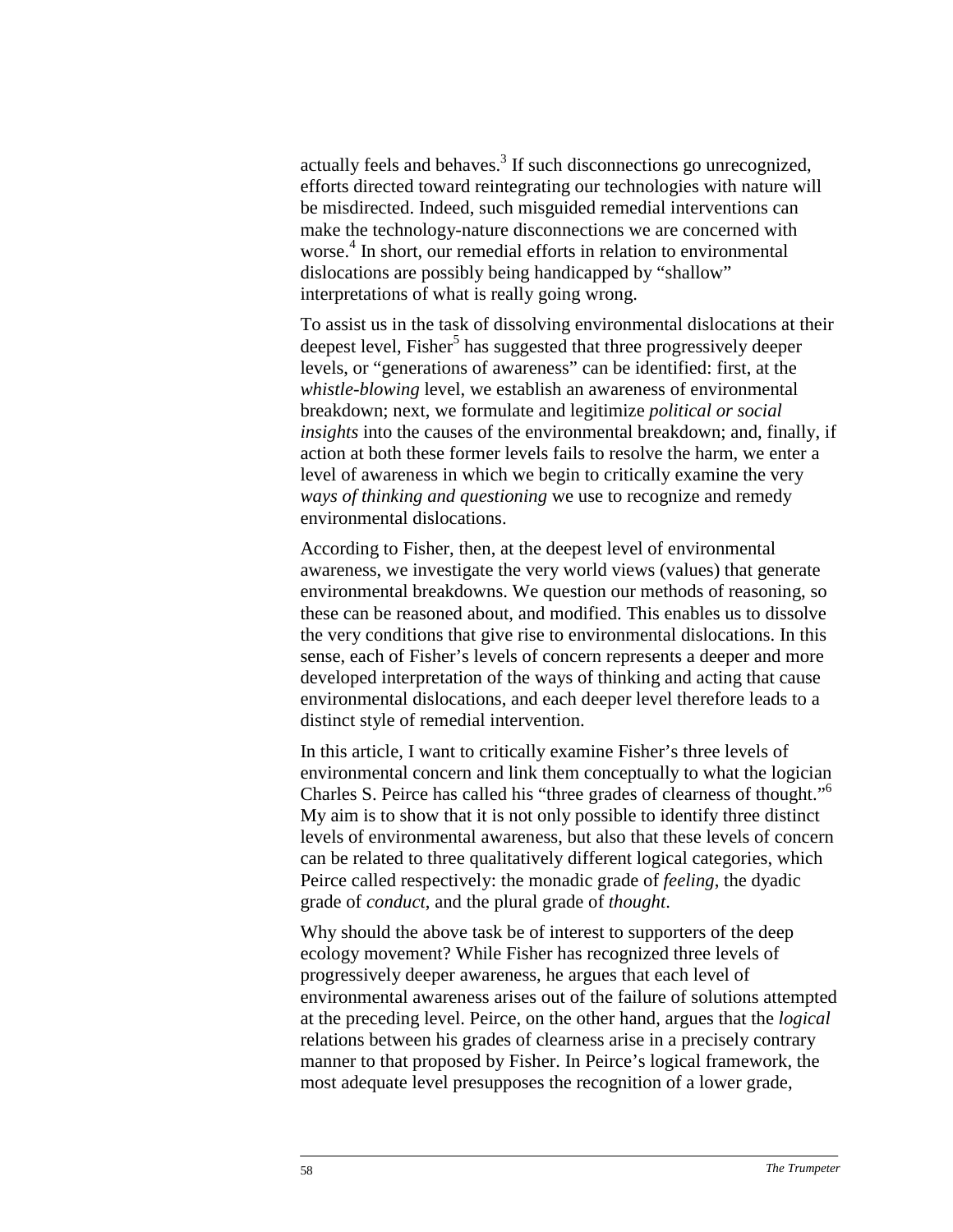making the first category of feeling the deepest level of concern. Further, for Peirce, all three grades of clearness are necessary for attaining an adequate approach to human-nature interaction. In other words, for Peirce, each grade of clearness presupposes the attainment of, rather than the failure of, the preceding grade of clearness, making the deepest level of awareness a *direct* (i.e., an experientially derived) recognition of environmental harm.

I have undertaken the present task within a context of deep ecological thinking because it is through our interpretations of environmental harm that the need to maintain a socially mediated identification with nature arises.<sup>[7](#page-11-0)</sup> Thus, in order to correct the shared errors in thinking and acting that lead to harm, we must be able to return to the source of our assumptions, and revise them in the light of a direct experience with nature. As such, even our most deeply held spiritual assumptions are not held to be axiomatic. Rather, they too are evolving. If we are to evolve with nature, then, our thinking must be as free as the thinking of the beings with which we co-exist.

Success in environmental communication, therefore, should be measured in terms of how well our method of enquiry links us to natural systems, especially to systems that we are unable to observe and interact with unless we discover a method for making such interactions possible. In other words, for Peirce, enquiry is an *erotetic* process: it comprises an interrogatory relation of *both* deep questioning and deep answering. At this level of concern, our interpretations of nature help us see what ought to be the meaning of these interpretations if their usefulness for resolving environmental dislocations is to be realized.

The only system that can put remedial actions of the above kind to a test is the system that made the dislocation evident to us in the first place—nature. My overall purpose in this article, then, is to show how Fisher's three stages of environmental concern can be linked to Peirce's three logical categories to yield a *recursive system for deep questioning*. As such, a triadic system of environmental concern combines Naess' concern for deep questioning with his concept of a "relational, total field" approach to environmental concern.<sup>[8](#page-11-0)</sup> Each stage (or grade) of questioning is necessary to the overall process of recognizing environmental dislocation, analyzing distinctly what it is that makes the dislocation problematic, and then working in a manner in which our thinking and actions are made adequate to the task of collaborating with nature.

It is within the above general context that I will next investigate each level of the triadic system of environmental concern in detail. My argument, in line with both Fisher and Peirce, is that our interactions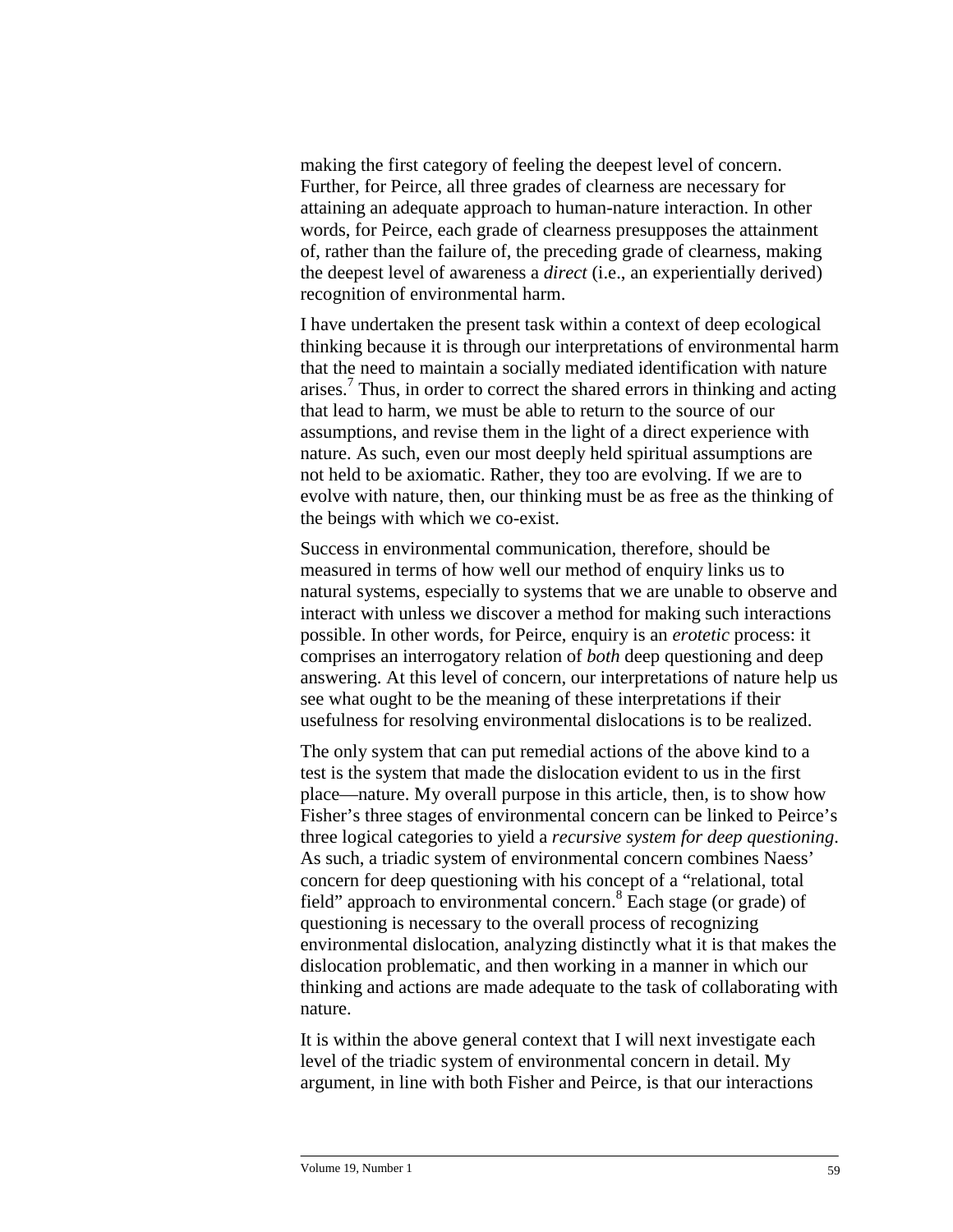with the environment should ideally attain the third grade, or level, of concern.

### **1 Whistle-blowing**

Fisher calls the first stage of environmental concern whistle-blowing. This is also the realm of Peirce's first grade of clearness, the grade in which simple qualities of *feeling* are prevalent. In this stage, something is experienced by a person and is called a problem. Initially, therefore, the environmentalist's concern is purely an experience linked to a word or idea to which the experience familiarly applies. In the present context, the experience is familiar enough and clear enough to be recognized and linked to the term "environmental problem."

In the above sense, and as Douglas and Wildavsky<sup>[9](#page-11-0)</sup> have argued, environmental problems may at first appear to have been randomly selected. There are an infinite number of concerns the environmentalist might potentially choose from. I say "potentially" because whether or not the selected problem is an imaginary problem or a real problem is, at the whistle-blowing stage, a largely pointless question. This is because the subject matter of the environmentalist's concern, at the whistle-blowing stage, has not been socially recognized. The whistleblower's concern relates to a *potential* existence, and as such, it has no *actual* existence. In other words, the concern has not emerged as a social reality, because it has not yet been connected to anything we already know that would oppose it. For example, at an organizational level, we may find that there are no procedures to deal with the whistleblower's concern, because, as yet, the problem does not exist, except in the experience of the whistle-blower, who feels the concern.

The whistle-blower's concern, then, in the first grade of clearness, is primarily hypothetical. Whistle-blowers want it understood that they know that something is wrong, and that their hypothesis potentially explains a surprising observation. Thus, even though the whistle-blower may have connected the problem experience to a set of events by researching the concern at an individual level, the concern cannot be recognized by others in this same sense—it has not been recognized at an organizational, or community level.

Indeed, if the environmental whistle-blower overextends the patience of an employer or regulative organization at this first stage of concern, the environmentalist may be told that she or he is "imagining things." This is perhaps why in a recent Australian survey of the public sector's response to whistle-blowers, 22 per cent of the 72 whistle-blowers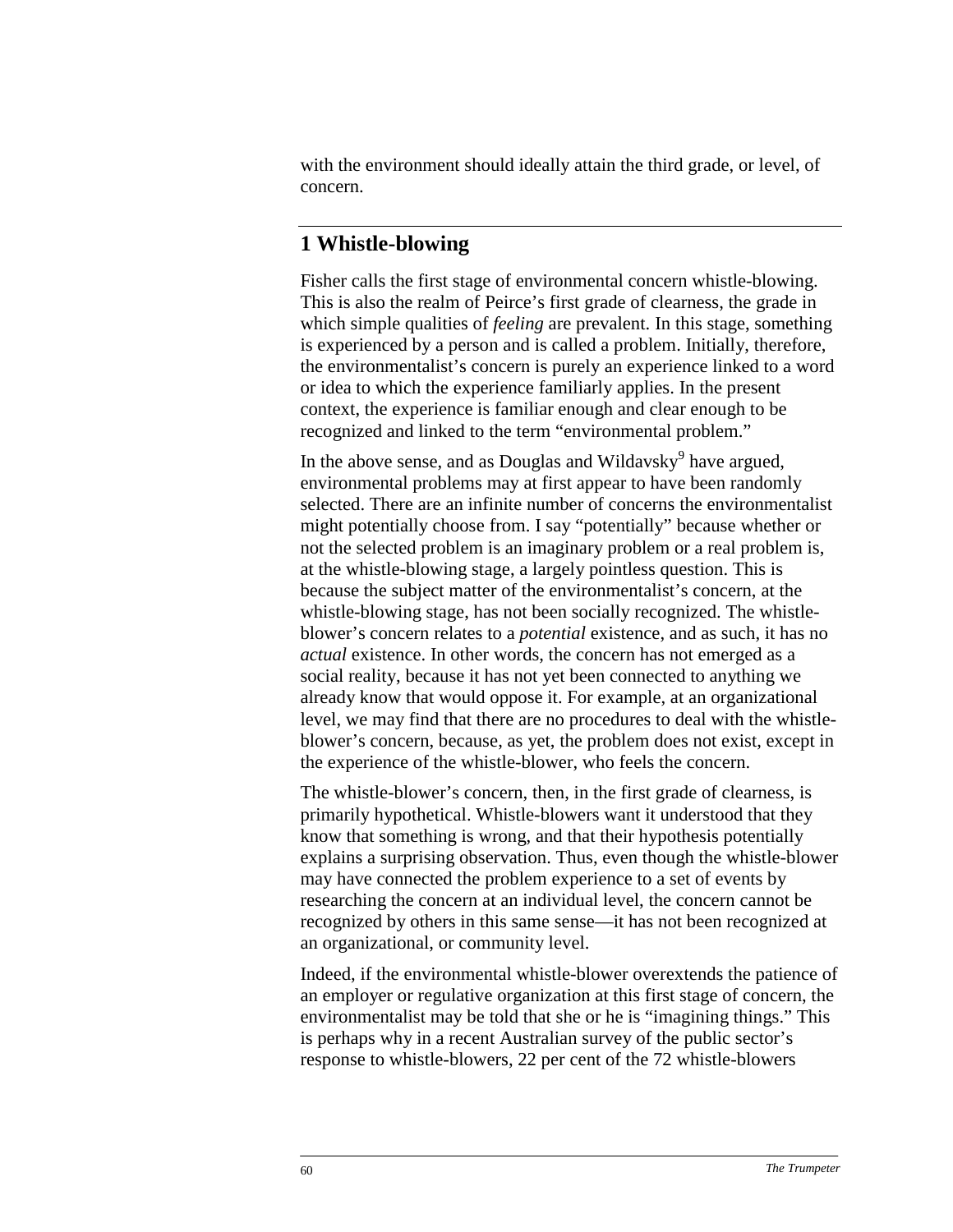surveyed said they were compulsorily referred, "to a psychiatrist, and in some cases to a psychologist, social worker or other professional."<sup>10</sup>

In sum, in the first stage of concern, the experienced concern is treated as a personal opinion lacking a shared community reference. If a community of enquiry does not form around the concern, the environmental dislocation that is the object of concern will continue uninterrupted, and the whistle-blower will be ignored, or perhaps even actively suppressed.<sup>[11](#page-11-0)</sup>

### **2 Struggle!**

In the next of Fisher's stages of environmental concern, environmentalists begin to gain support for their claim by searching out the technological or social structures that they think cause, or are responsible for, the problem of concern. Thus, in the second stage of concern, environmentalists attempt to have the subject matter of their concern recognized at a political level by the action representatives of society. To do this they use of a number of oppositional methods, for example, protests, boycotts, non-violent resistance, education campaigns, and so on. Environmentalists aim to involve others with their concern by having the structures they have identified as implicated respond to their claims. The responses centre on what are usually called "the facts," and as such, the oppositional method and subsequent responses map out a definition of the problem.

As contested facts of existence, *two* subjects define these sites of resistance. There is both something with intrinsic value, and something reacting against the way the whistle-blowing environmentalist believes the facts to be. Peirce called this grade of clearness "the category of struggle."<sup>[12](#page-11-0)</sup>

Dualistic distinctions permeate the second stage of concern, and, as a consequence, environmentalists at this level tend to frame their concern with either/or arguments. Such arguments are usually constructed via a rhetorical strategy in which, of two polar choices, one leads to an irreparable environmental loss, the other to a major environmental victory.<sup>13</sup> We might also note, then, that at this second stage of environmental concern, the feelings of the environmentalists are typically seen to be the subjective side of the opposition, while the stronger party appears to occupy the objective side of the conflict.<sup>14</sup> The oppositional dualism is based on a power relation, and therefore solutions at this level of concern tend to stimulate further protests or remedial "fixes," creating a pattern of displacements in which each subsequent act of opposition simultaneously creates its own locus of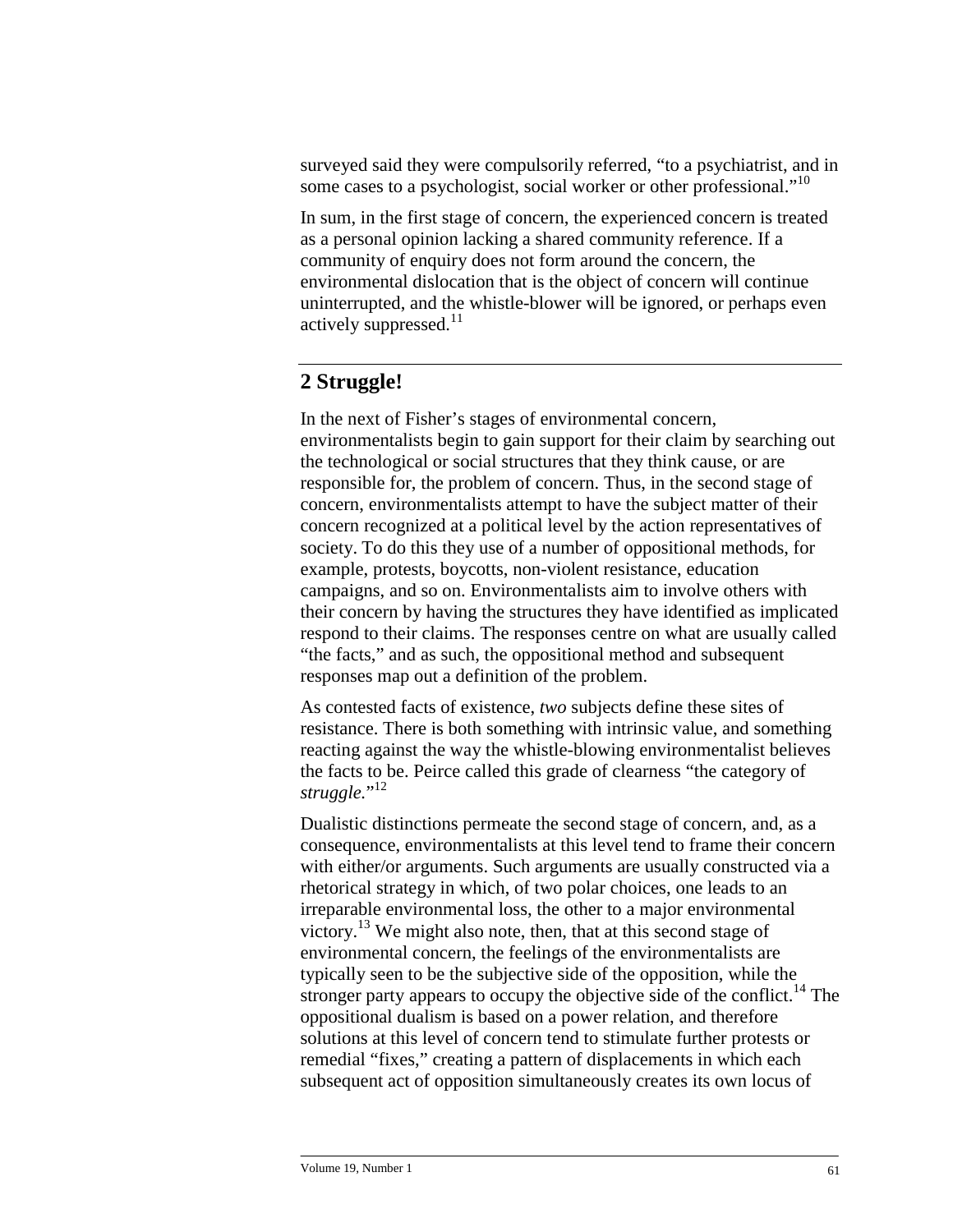resistance, transforming every subsequent victory, or loss, into yet another displacement of the original concern. The environmental concern becomes centred upon who wins and who loses, rather than how we should act on the basis of our ideas in future.

In this stage of environmental concern, then, the feelings identified in the whistle-blowing stage are taken to be existentially first, while the identified causes of the concern are argued to be existentially second. What is first is about to be lost, never to be restored, thus the environmental slogan, "Act now before it's too late!" Put in terms of Peirce's categories, we say that the first grade of concern (feeling) is logically presupposed in the second stage of concern (struggle).

As Fisher notes, arguments based in the second stage of environmental concern therefore usually only succeed in a very limited sense[.15](#page-11-0) The environmentalists may protest their concerns successfully, perhaps winning battle after battle, but these victories only serve to displace the concern from one physical, temporal, social, or ideological context to another. Thus, while whistle-blowing and protesting may succeed in drawing attention to, and defining the problem in structural and/or political terms, we find that the concern is structured in communicational terms as an environmental debate. The objective of a debate is to defeat an opponent rather than mediate a solution that genuinely satisfies both sides reciprocally in a collaborative manner. Put another way, the purpose of a debate is to make known (i.e., to legitimate) a particular view of nature by means of persuasive techniques that do not require a direct dialogue or mediated contact with nature.

Politics is not corrupted by the above style of sophistical communication; rather, it is *constituted* by it. In other words, the ideal of deep questioning (i.e., finding out the truth) is abandoned in favour of other ideals, often without any recognition that this has happened. A concern for the subject matter (the environment) can easily be lost sight of at this stage.

#### **3 Social action as deep enquiry**

In Fisher's third stage of environmental concern, a mediate realm of thoughtful action emerges. In Peirce's terms, rather than focus on what has been made clear, we examine what ought to be the meaning of the concern if its true usefulness is to be fulfilled. In other words, we evaluate the idea that represents our concern by testing it in the real world. Thus, the third stage of environmental concern incorporates the feelings of the first stage, the dualistic struggles of the second stage,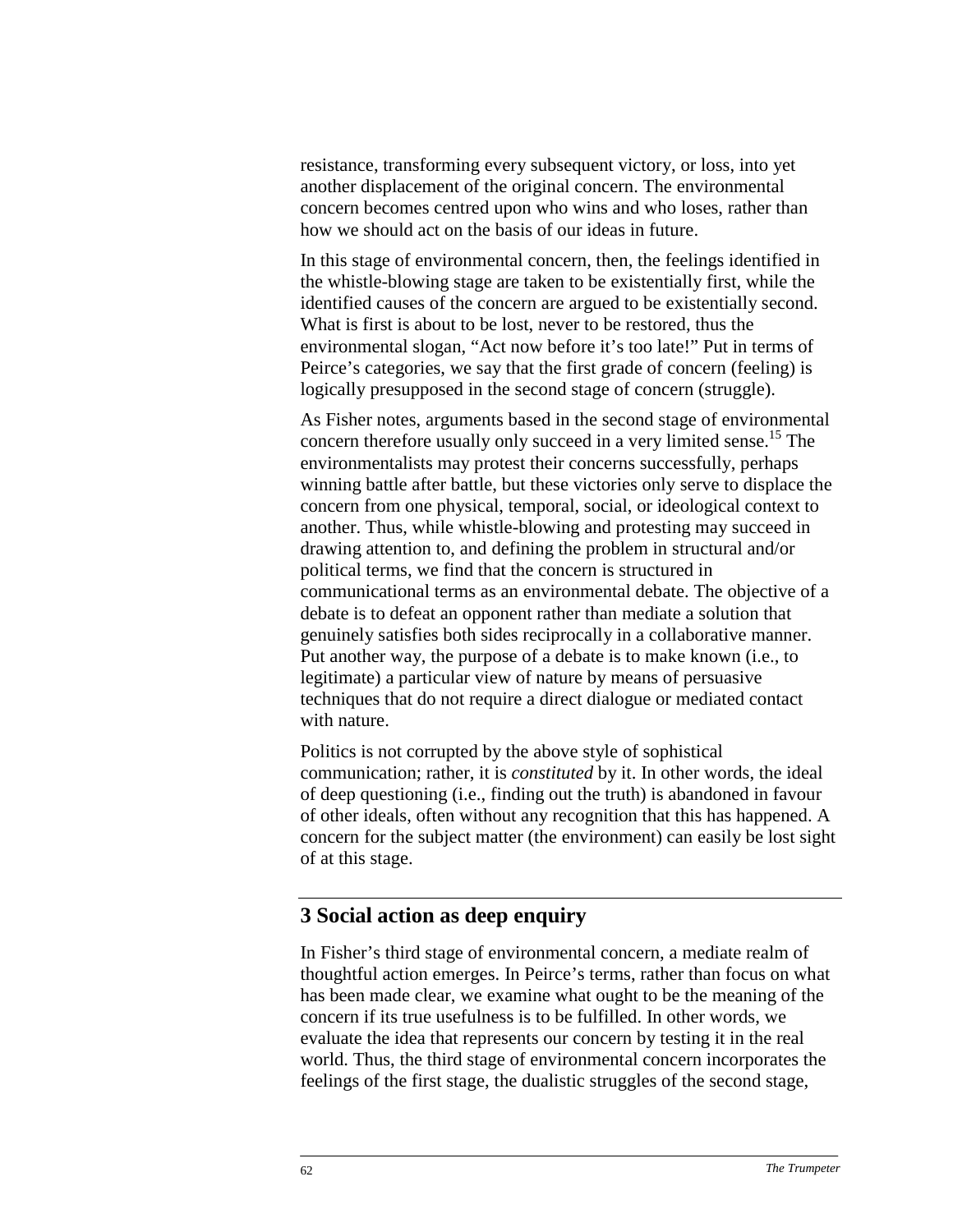and a level of concern not covered by feelings or struggle. Peirce<sup>[16](#page-11-0)</sup> called this third grade of concern "thought," but for reasons that will soon become apparent, I will call this third grade "deep enquiry."

In the integrated framework I am sketching here, each stage or grade of environmental concern presupposes the previous stage or grade. Thus, at the third level of concern, environmentalists unite two distinct styles of communicative action within a third mediating system of critical awareness. Any disparity between the concern identified at the whistleblowing stage, and the concern defined by the dual forces of existence identified at the stage of struggle, is a motivation for further enquiry. Thus, it is through enquiring into the issue as a community of concern that something independent of our social expectations (i.e., the *intrinsic* value of nature) can be brought into a meaningful relation with our established ways of interacting with nature, and experimented with to obtain a truly co-operative relation. In other words, in the third stage of environmental concern, we take the general principles operative in nature seriously enough to consider the consequences of taking action on the basis of our reasoning about them.<sup>[17](#page-11-0)</sup>

The distinguishing feature of deep enquiry, then, is that it is experimental. If we act on the basis of our thinking, we are connecting our feelings to the struggles of existence, and acting "with-in" thought. Thought, then, is never a thing in itself: it represents something else to us, for some purpose.

To illustrate how this might work, let us consider the environmental issue raised by the possibility that legal standing can be granted to environmental objects, such as trees.<sup>18</sup> To enquire into this issue involves not only conceding that trees "speak," but also that their speech can be heard by a human.<sup>19</sup> This move would represent the first grade of concern. Next, a group of people embody this feeling and protest the concerns of trees in the forests. In this second stage of concern, someone, let us say a logging company and its associated political allies, takes an oppositional view, and in doing so regards the voices of trees (as represented in the bodies of the protesters) as something to be silenced. In doing this, the oppositional forces in fact uphold the "unthinkable," that is, they take action to suppress the rights of something categorized as "rightless." This reaction therefore constructs a definition of what is commonly called "an environmental problem." In the second stage of concern, then, politicizing what was considered unthinkable is made doable. Those involved can save themselves from the dilemma this creates (conservation or development) by denying that any connection between peoples' feelings and trees exists, or, alternatively (and here we enter the third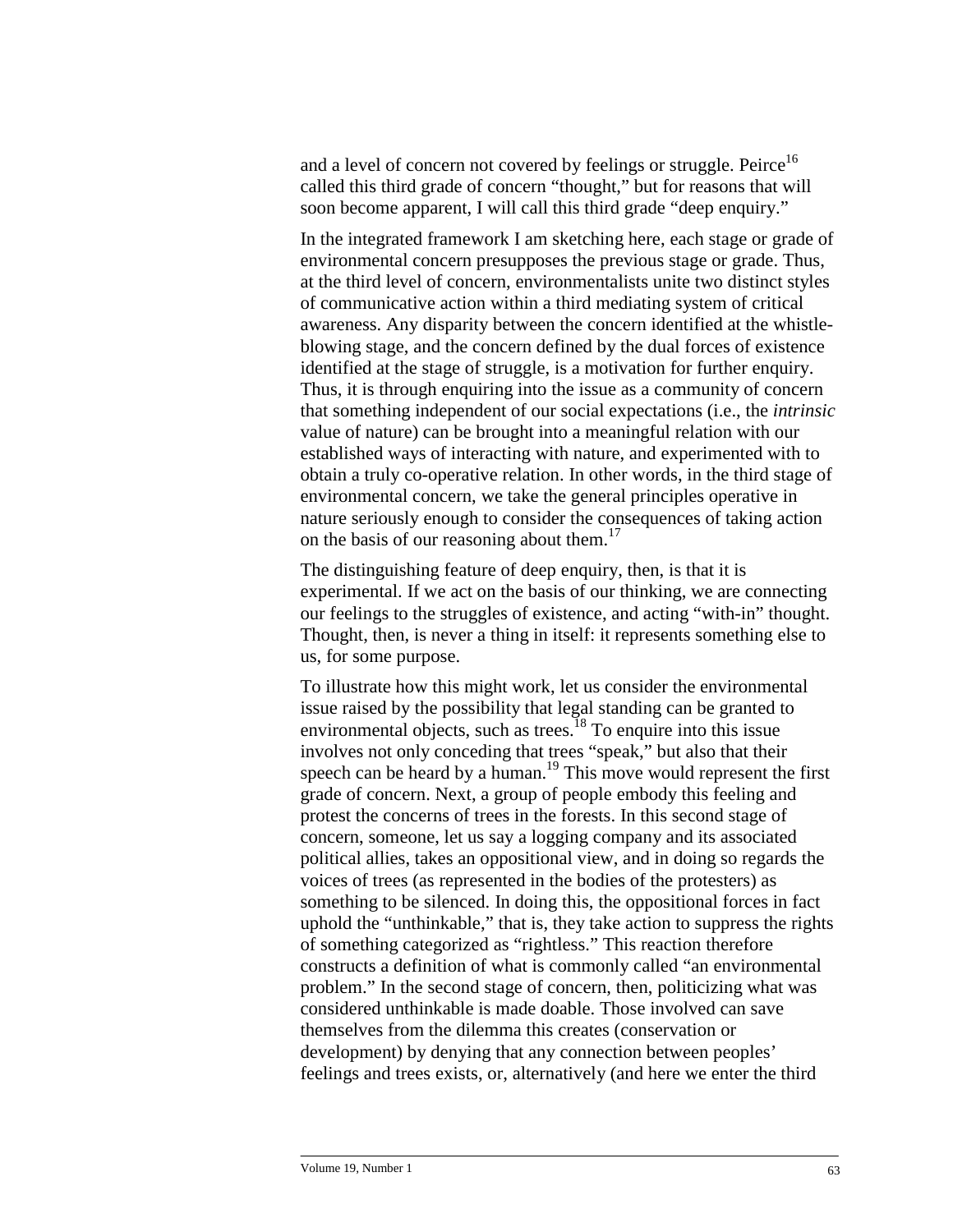level of concern), the wider community can concede the possibility that trees have rights, and consider this as a *provisional* conclusion. Several alternative paths of action then lie open to choice, and the community is now free to enquire into the possible future consequences of taking the voice of trees seriously.

Built into the third level of concern, then, is a possible future relationship between people and nature. Nature, when seen as "property" in this sense, is a concept involving the negotiation of power, and this is why we can, if we want to, legitimately specify concepts that create a relationship between humans and nature, such as "privilege," "obligation," or "responsibility."<sup>20</sup> In contrast, ideas such as "wealth," "asset," or "resource" are characteristic of second-stage thinking: there is no common obligation implied, only extensions of the concept of personal ownership. Similarly, direct perceptions of harm to the regularities of natural systems are characteristic of first-stage thinking, and as I have explained, these are not taken seriously until given existence by the second-stage of concern.

### **Conclusion**

To review briefly, in the first stage of environmental concern the greatest emphasis is placed on the feelings associated with an issue of concern. In the second stage, the feelings of concern are given existence in the mode of dualistic struggles, often expressed in terms such as "the conflict between nature and development." In the third stage of environmental concern, experimental reasoning becomes predominant. At this level of concern, environmentalists work to foster a co-operative community in which we investigate or enquire deeply into the consequence of our ideas.

Having examined Fisher's three stages of environmental concern, we have also found them to coincide satisfactorily with Peirce's three grades of clarity: the monadic grade of feeling, the dyadic grade of struggle, and the plural grade of thought.<sup>21</sup> I undertook this task to show why Peirce and Fisher's process distinctions might have relevance for environmental activists, especially environmental activists who subscribe to the platform of deep ecology. The analogy I have demonstrated shows how a community-based approach to environmental dislocation requires the blending of all three levels of concern into a triadic system of ongoing deep enquiry.

Society needs to feel nature as if feeling nature were something that really matters. Society also needs its doubters and negators in order to embody the concerns we call "environmental problems," that is, to give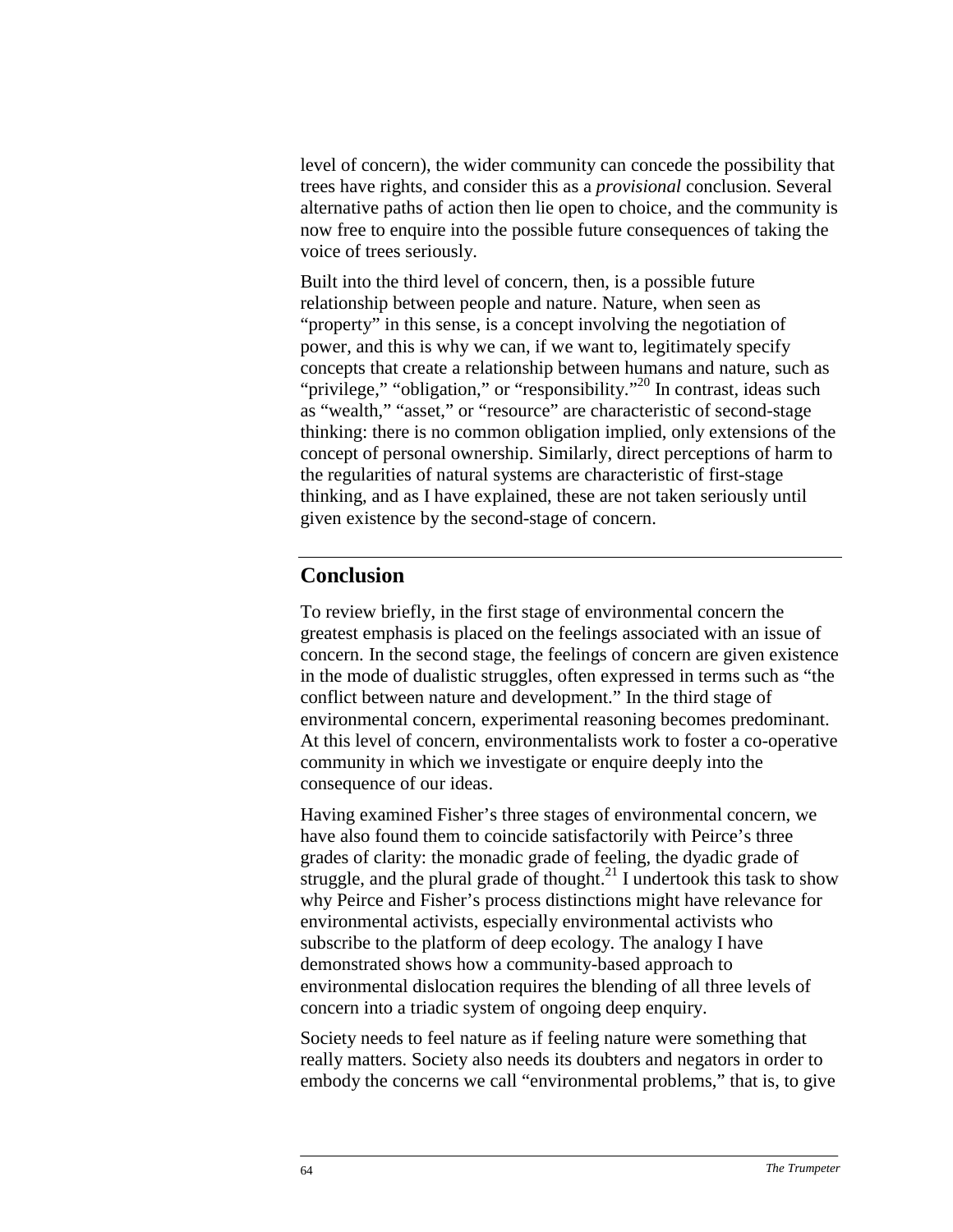our feelings of concern existence at a political or legal level. Most of all, however, both society and nature need environmentalists who can recognize that deep enquiry is a life-preserving instinct. As Peirce explained, evolution has provided us with a natural instinct to pursue the truth of things within a community committed to the pursuit of the same ideal.<sup>22</sup> We might call this quest of quests science, or perhaps, if the reader prefers, thoughtful community action. Either way, it is only through the continuous process of deep enquiry that feelings and struggles can get tested and revised in the light of our experiences as a community—a community of enquirers living with-in nature.

### **References**

- Cox, J. R. 1982. The die is cast: Topical and ontological dimensions of the *locus* of the irreparable. *Quarterly Journal of Speech* 68 (3): 227–239.
- De Maria, W., and C. Jan. 1997. Eating its own: The whistleblower's organization in vendetta mode. *Australian Journal of Social Issues* 32 (1): 37–59.
- Douglas, M., and A. Wildavsky. 1982. *Risk and culture: An essay on the selection of technical and environmental dangers.* Berkeley: University of California Press.
- Drengson, A. R. 1997. An ecophilosophy approach, the deep ecology movement, and diverse ecosophies. *The Trumpeter* 14 (3): 110–111.
- Fisher, F. G. 1988. What is environmental improvement? Proc*. Solar '88: Environmental improvement through solar energy*, A.N.Z.S.E.S., University of Melbourne (November) 4.1–4.10.
- Fisher, F. G. 1989. Technology and the loss of self: An environmental concern. *Environments* 20 (2): 1–17.
- Fisher, F. G. 1990. Bicycling out of the greenhouse. *The Trumpeter* 7 (1): 38– 44.
- Fisher, F. G. 1996. Transdisciplinary teaching: Overcoming the inevitable dislocation in applying science without regard to its social context. *Praxiology* 4: 157–176.
- Kevelson, R. 1996. *Peirce, science, signs*. New York: Peter Lang.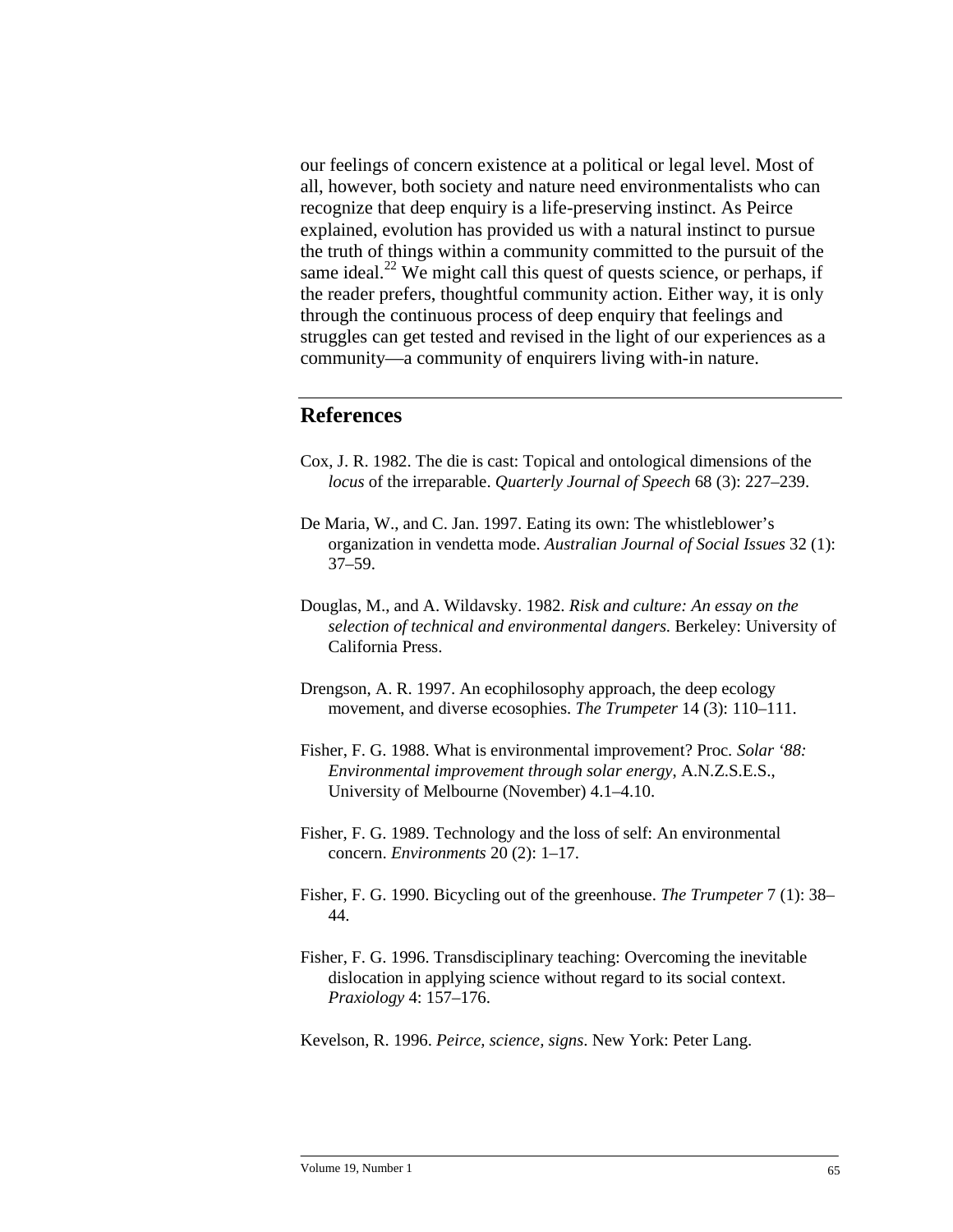- Kevelson, R. 1999. *Peirce and the mark of the gryphon*. New York: St. Martin's Press.
- Low, D. W. 1996. The greenie genre: Noble saviours or planetary fools? *Australian Journal of Communication* 23 (2): 101–109.
- Martin, B. 1999. Whistleblowing and non-violence. *Peace & Change* 24 (1): 15–28.
- Naess, A. 1973. The shallow and the deep, long-range ecology movement: A summary. *Inquiry* 16: 95–100.
- Naess, A. 1986. Identification as a source of deep ecological attitudes. In *Deep Ecology,* edited by Michael Tobias. San Diego, CA: Avant.
- Peirce, C. S. 1955. *Philosophical writings of Peirce*. New York: Dover.
- Peirce, C. S. 1960. *Collected papers of Charles Sanders Peirce.* Hartshorne & Weiss (Eds.), Cambridge, MA: The Belknap Press of Harvard University Press.
- Peirce, C. S. 1997. *Pragmatism as a principle and method of right thinking: The 1903 Harvard lectures on pragmatism.* New York: SUNY.
- Stone, C. D. 1972. *Should trees have standing? Toward legal rights for natural objects.* Los Altos, CA: Kaufman.

#### **Acknowledgements**

I thank Zheljana Peric, Sue Stocklmayer, Jeremy Evans, Brian Martin, and two anonymous reviewers for their helpful comments on drafts of this article.

### **For further information**

David W. Low National Centre for the Public Awareness of Science Australian National University Canberra 0200 ph 03 59859571 (home) ph 02 6249 2456 (work) Email: low@dodo.com.au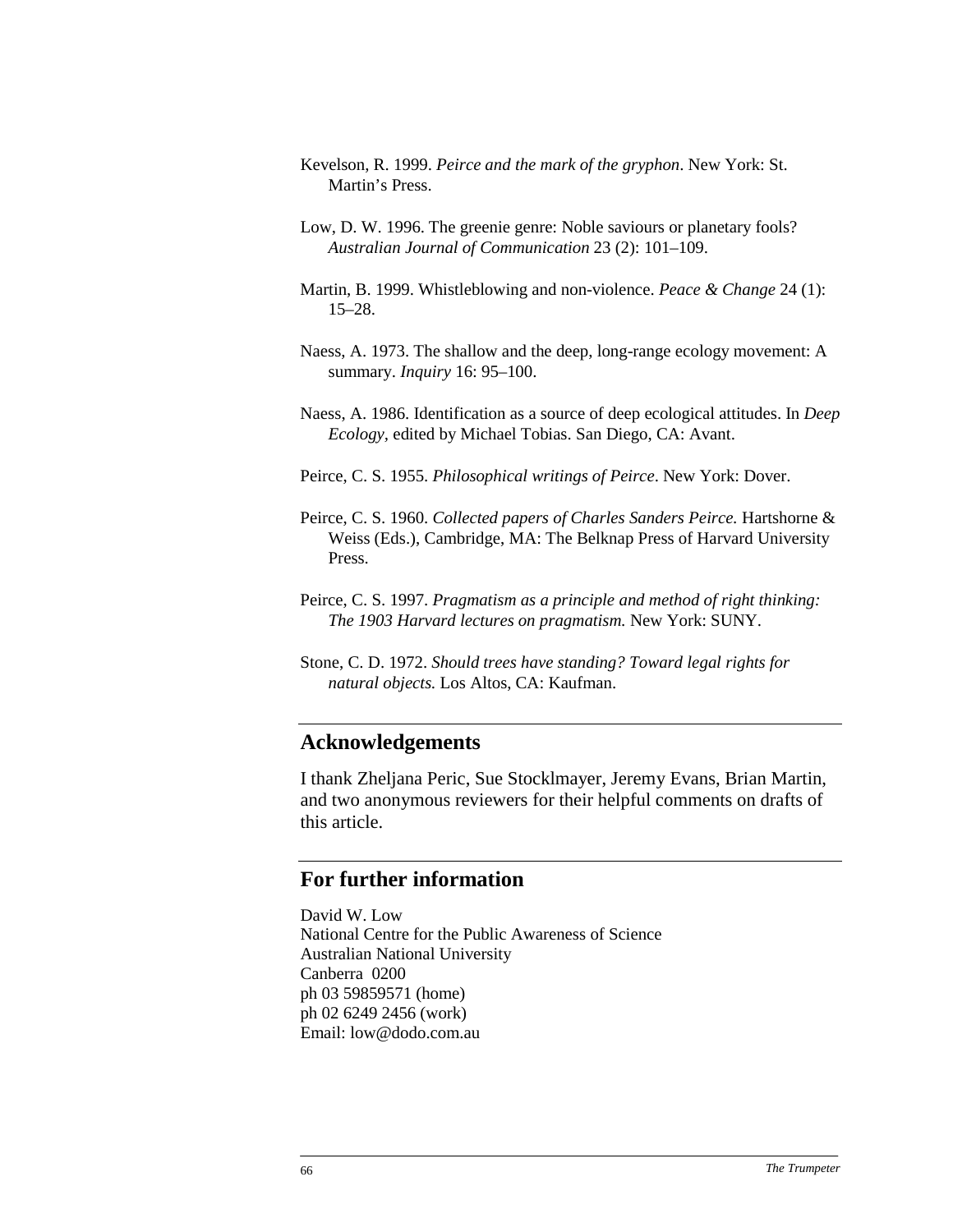## Notes

1

- $<sup>1</sup>$  Fisher 1989.</sup>
- $2$  See Drengson 1997.
- <sup>3</sup> Naess 1986.
- 4 Fisher 1990.
- <sup>5</sup> Fisher 1988; 1989; 1990.
- 6 See Peirce 1955; 1960.
- 7 Naess 1973.
- 8 See Naess 1973.
- <sup>9</sup> Douglas and Wildavsky 1982.
- $10$  De Maria and Jan 1997, p. 48.
- $11$  Martin 1999.
- $12$  Peirce 1997, p. 149, my emphasis.
- <sup>13</sup> Cox 1982.
- $14$  Low 1996.
- <sup>15</sup> Fisher 1996.
- <sup>16</sup> Peirce 1997.
- <sup>17</sup> Peirce 1997, p. 193.
- <sup>18</sup> See Stone 1972.
- <sup>19</sup> Kevelson 1999, p. 157.
- <sup>20</sup> Kevelson 1996, p. 65ff.
- $21$  Peirce 1997.
- <sup>22</sup> Peirce 1997.